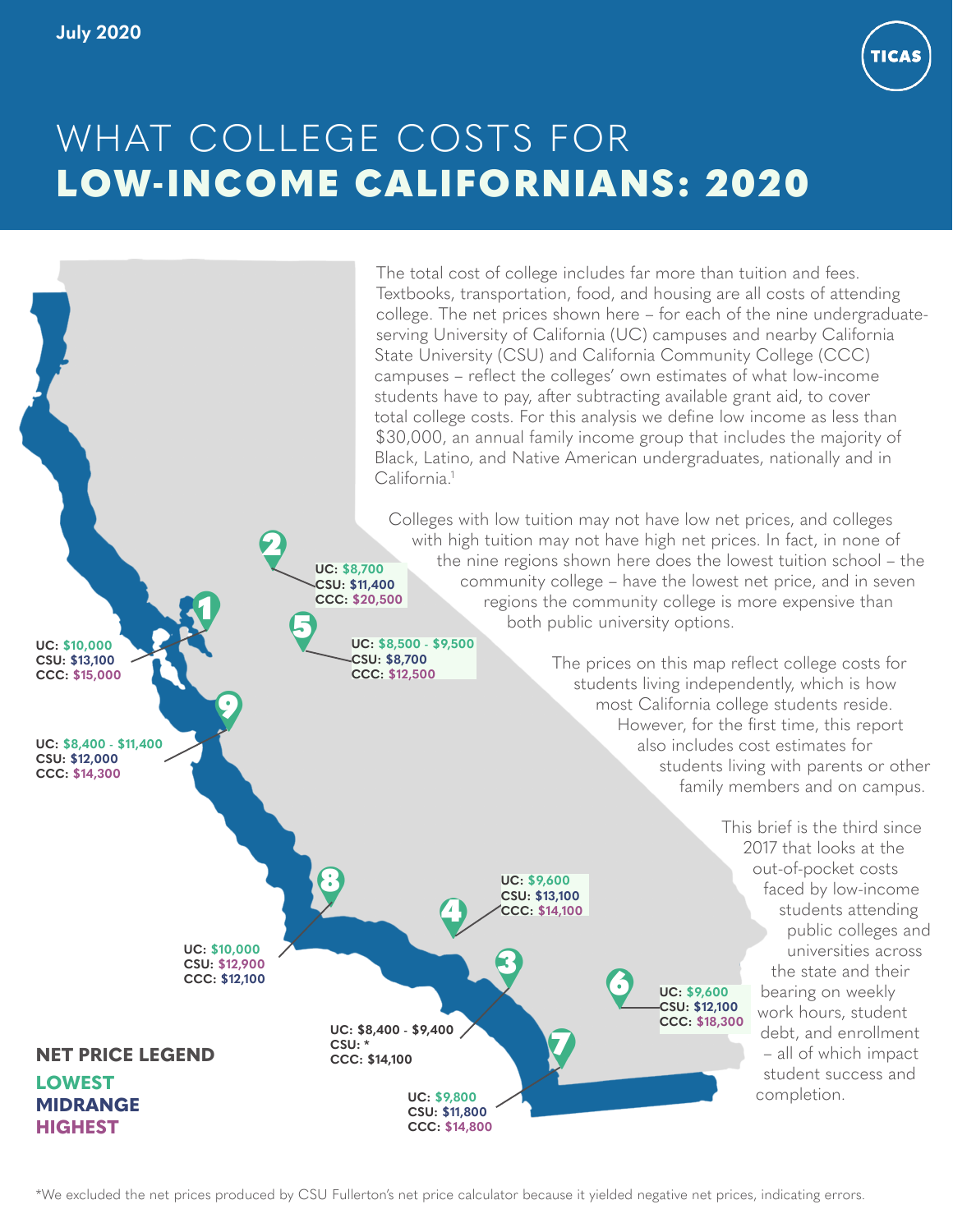#### <span id="page-1-0"></span>**How Can Lower Tuition Colleges Have Higher Net Prices?**

The total costs of college are not nearly as different for students across the segments as their tuition charges might suggest. The California Student Aid Commission estimates that in 2018-19, students at any California college living off-campus independently – the way that most students at all three public segments reside – incurred nearly \$20,000 in non-tuition college costs, including books, supplies, and living expenses<sup>2</sup>. After adding these costs to the tuition and fees charged by each college, compared to the total cost of attending a CCC, the total cost of college was only 22 percent more at CSU and 54 percent more at UC.

The amount of grant aid available to students at each college also influences net prices. Grant aid – money that does not need to be repaid – reduces the amount that students need to pay out of pocket for college, and the amounts of grant aid available at each college type are quite different. In 2018-19, the average amount of grant aid available per low-income student (i.e., Pell Grant recipient) was approximately \$6,000 at CCC, \$11,300 at CSU, and \$27,600 at UC. The average amount of grant aid per full-time equivalent (FTE) student was approximately \$2,300 at CCC, \$7,400 at CSU, and \$10,600 at UC.

These wide disparities in grant aid, combined with the proportionally narrower disparities in total college costs, explain why the lowest tuition colleges in California are often the most expensive. For example, while UC students' total costs are 54 percent higher than CCC students' total costs, UC students get 300+ percent more grant aid. The additional grant aid more than covers the cost difference between the colleges, leaving UC students better positioned to attend college full time without excessive work or debt.

| 2018-19         | <b>Segment</b> | <b>Institutional</b><br><b>Grants</b> | <b>State</b><br><b>Grants</b> | <b>Pell Grants</b> | Total    |
|-----------------|----------------|---------------------------------------|-------------------------------|--------------------|----------|
|                 | UC             | \$11,100                              | \$11,400                      | \$5,100            | \$27,600 |
| <b>Per Pell</b> | CSU            | \$3,100                               | \$3,600                       | \$4,600            | \$11,300 |
|                 | CCC            | \$1,800                               | \$700                         | \$3,600            | \$6,000  |
|                 | UC             | \$4,300                               | \$4,400                       | \$2,000            | \$10,600 |
| Per FTE         | CSU            | \$2,000                               | \$2,400                       | \$3,100            | \$7,400  |
|                 | CCC            | \$700                                 | \$300                         | \$1,400            | \$2,300  |

#### Table 1: Grant Aid Per Undergraduate Student at California Public Colleges & Universities, 2018-19

**Notes:** Grant aid per student are intended to show relative aid availability for students at different colleges, not suggest average amounts of aid received by any given student. Calculations based on data from the California Community Colleges Chancellor's Office's Data Mart, California Department of Finance, the California Student Aid Commission, the California State University Office of the Chancellor, the Federal Student Aid Data Center, the Legislative Analyst's Office, and the University of California Office of the President. For community colleges, institutional aid includes the Community College Promise Grant and other forms of fee waivers such as the AB 19 California Promise; state aid includes Cal Grants and Student Success Completion Grants. For CSU and UC, institutional aid includes the State University Grant and University Grant; state aid includes Cal Grants and Middle Class Scholarships. All figures are rounded to the nearest \$100. Totals may not add up to sum of individual categories due to rounding. Figures do not include the additional access award available to Cal Grant recipients with dependent children, estimated to serve 29,000 students, or the additional 15,250 competitive Cal Grants, both of which were first included in the 2019-20 state budget agreement.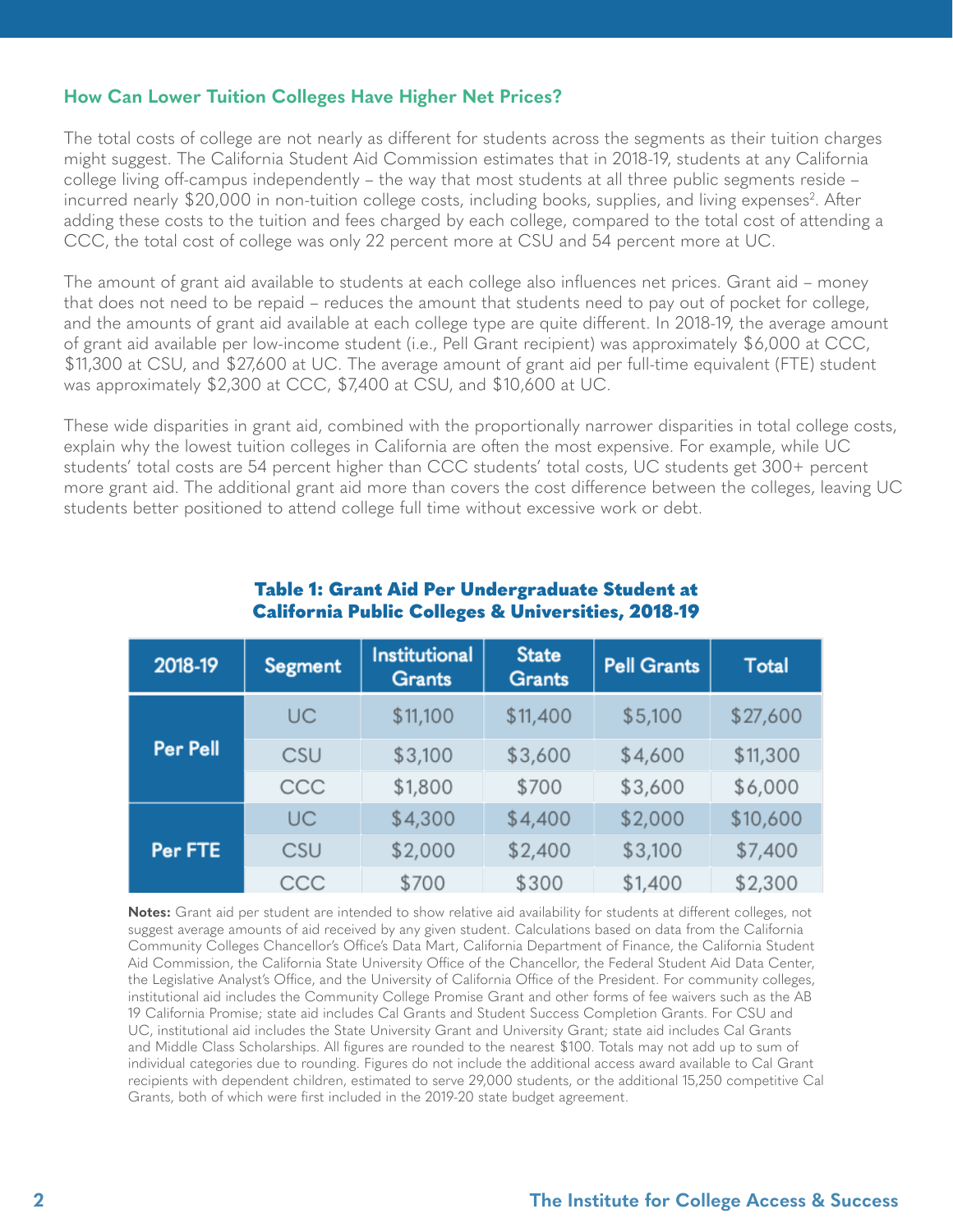#### How Students' Living Arrangements Impact College Costs

As in previous analyses, this brief focuses primarily on students who live off-campus independently, because that is how the majority of California's public college and university students reside.\* However, many students live with parents or other family, or in on-campus university housing, and these choices can significantly impact students' costs and college affordability. Unfortunately, comprehensive and comparable data do not currently exist for the students in these other living arrangements. Students at community colleges, which serve the majority of California's college students, do not typically have an on-campus living option. Also, due to gaps in federal data collection, data on student costs and college affordability for students living with family are incomplete.\*\*

In this brief, we attempted to overcome these data challenges to derive net price estimates for students in all three federally defined student living arrangements (see Appendix B: Methodology for details). The resulting figures are included in Appendix A, and shed new light on students' affordability challenges. Importantly, no matter how a student resides, the majority of colleges in our analysis have net prices higher than what a student could reasonably earn during the academic year while also having enough time to focus on their studies (working no more than 15 hours per week). However, these new data also suggest that low-income students who have the option to live with parents or other family may find an affordable college path by doing so. At five CCCs and seven CSUs, the net college costs for students living with family were less than \$7,600, which is roughly the amount a student would earn by working 15 hours per week at California minimum wage throughout the academic year.

However, net costs do not always change based on students' living choices. Because of how UC distributes its own institutional grant aid, low-income students face the same net costs regardless of where they reside.

While these figures provide important nuance to discussions around college affordability and financial aid policy, this brief continues to center on the experience of students living offcampus independently, given data limitations and because it is how the majority of students across California's public colleges and universities reside.

\*Calculations by TICAS using data from the U.S. Department of Education's NPSAS 2015-16.

\*\*See: TICAS. May 24, 2016. Blog post. "Federal Cost Data for Students Living at Home Are Significantly Understated." [https://ticas.org/accountability/federal-cost-data-students-living-home-are-significantly-understated/](https://ticas.org/accountability/federal-cost-data-students-living-home-are-significantly-understate).

#### **What Are the Implications of High Net Prices for Students?**

Students pay their net prices by tapping their own family resources (income or savings), working to earn money, or borrowing loans. Students' ability to contribute to college costs is most typically measured through a federal calculation of 'expected family contribution' or EFC. The lowest income students have EFCs of zero, meaning that the federal government estimates they cannot afford to put any family resources towards college costs.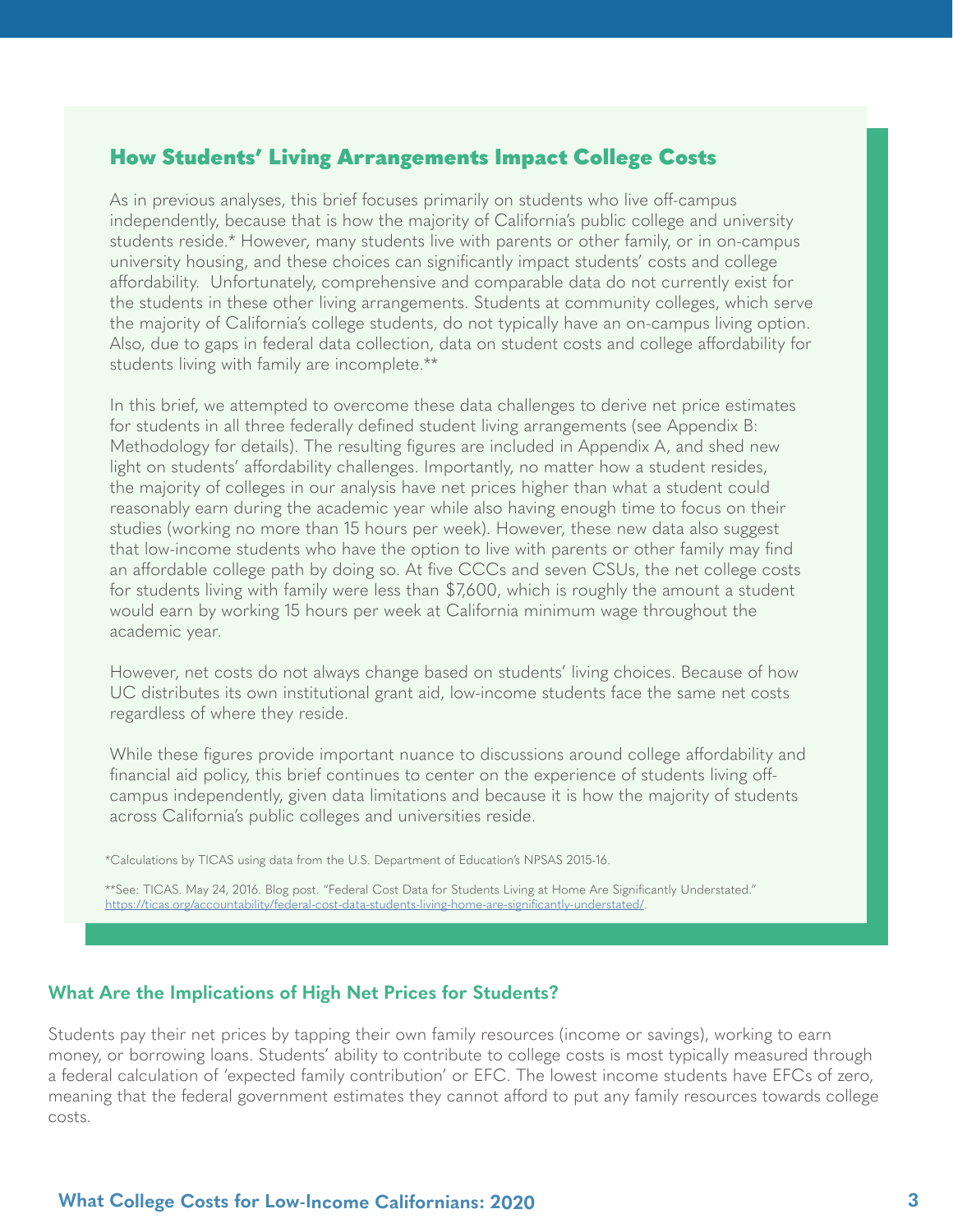<span id="page-3-0"></span>Many students work to earn money to cover their college costs. While there is some research that suggests working a modest amount while enrolled is not harmful, and may indeed be helpful, the research is very clear that working too much is detrimental to student success. More specifically, students who work more than 15-20 hours per week are less likely to graduate than those who work less.<sup>[3](#page-9-0)</sup> Multiple proposals to reform state financial aid have maintained that college students should work no more than 15 hours per week;<sup>4</sup> at 2020 California minimum wage during the 39-week academic year, that would yield approximately \$7,600 before taxes.

Table 2 shows how many hours of work it would take each week throughout the academic year to cover the net prices shown in the map for students who live off-campus independently. At *none* of the colleges would a lowincome student be able to cover net costs by working 15 hours a week or less, and at most – including all of the community colleges – these students would need to work at least 20 hours weekly to cover the net price.

#### Table 2: Number of Weekly Work Hours Needed for Low-Income Students to Earn the Net Cost (Living Off-Campus Independently)

| <b>Region</b> | $ $ Berkeley $ $ | Davis | <b>Irvine</b> | Los<br>Angeles |    | $\mid$ Merced $\mid$ Riverside $\mid$ |    | San Santa<br>Diego Barbara | Santa<br>Cruz |  |
|---------------|------------------|-------|---------------|----------------|----|---------------------------------------|----|----------------------------|---------------|--|
| UC.           | 20               |       | 18            | 19             | 18 | 19                                    | 19 |                            |               |  |
| <b>CSU</b>    | 26               | 23    | *             | 26             |    | 24                                    | 23 | 25                         |               |  |
| CCC           | 30               | 40    | 28            | 28             | 25 | 36                                    | 29 | 24                         |               |  |

**Notes:** Assumes the student is working 39 weeks out of the year (the number of weeks in a nine month academic calendar) for \$13.00 per hour (2020 California minimum wage for employers with at least 26 employees) in order to meet the net costs shown in the map (for living off-campus independently.) Figures are rounded to the nearest hour.

\*We excluded CSU Fullerton because its net price calculator yielded negative net prices, indicating errors.

Many students reduce their need to work by borrowing. Table 3 shows borrowing rates for each of the colleges shown in the map. These rates are for all undergraduates, and likely underestimate borrowing rates among lowincome students who are more likely to borrow.

## Table 3: Share of Undergraduates Borrowing Federal Student Loans, 2017-18

|            |     |       |       |     |     | Region Berkeley Davis Irvine Angeles Merced Riverside |        | San   Santa  <br>$ $ Diego   Barbara | Santa<br>Cruz |  |
|------------|-----|-------|-------|-----|-----|-------------------------------------------------------|--------|--------------------------------------|---------------|--|
| UC.        | 22% | 34%   | 35%   | 32% | 48% | 47%                                                   | $36\%$ | 35%                                  | 42%           |  |
| <b>CSU</b> | 33% | 34%   | 28%   | 29% | 35% | 35%                                                   | 28%    | 40%                                  | 42%           |  |
| <b>CCC</b> | 2%  | $0\%$ | $1\%$ | 2%  | 0%  | 2%                                                    | $1\%$  | 8%                                   | 2%            |  |

**Notes:** Figures from the U.S. Department of Education, Integrated Postsecondary Education Data System (IPEDS) for 2017- 18, the most recent data available. Figures include all degree- or certificate-seeking undergraduates. Percentages count any students who directly received subsidized and unsubsidized federal loans; excludes Parent PLUS loans and other loans made to parents.

#### **4 The Institute for College Access & Success**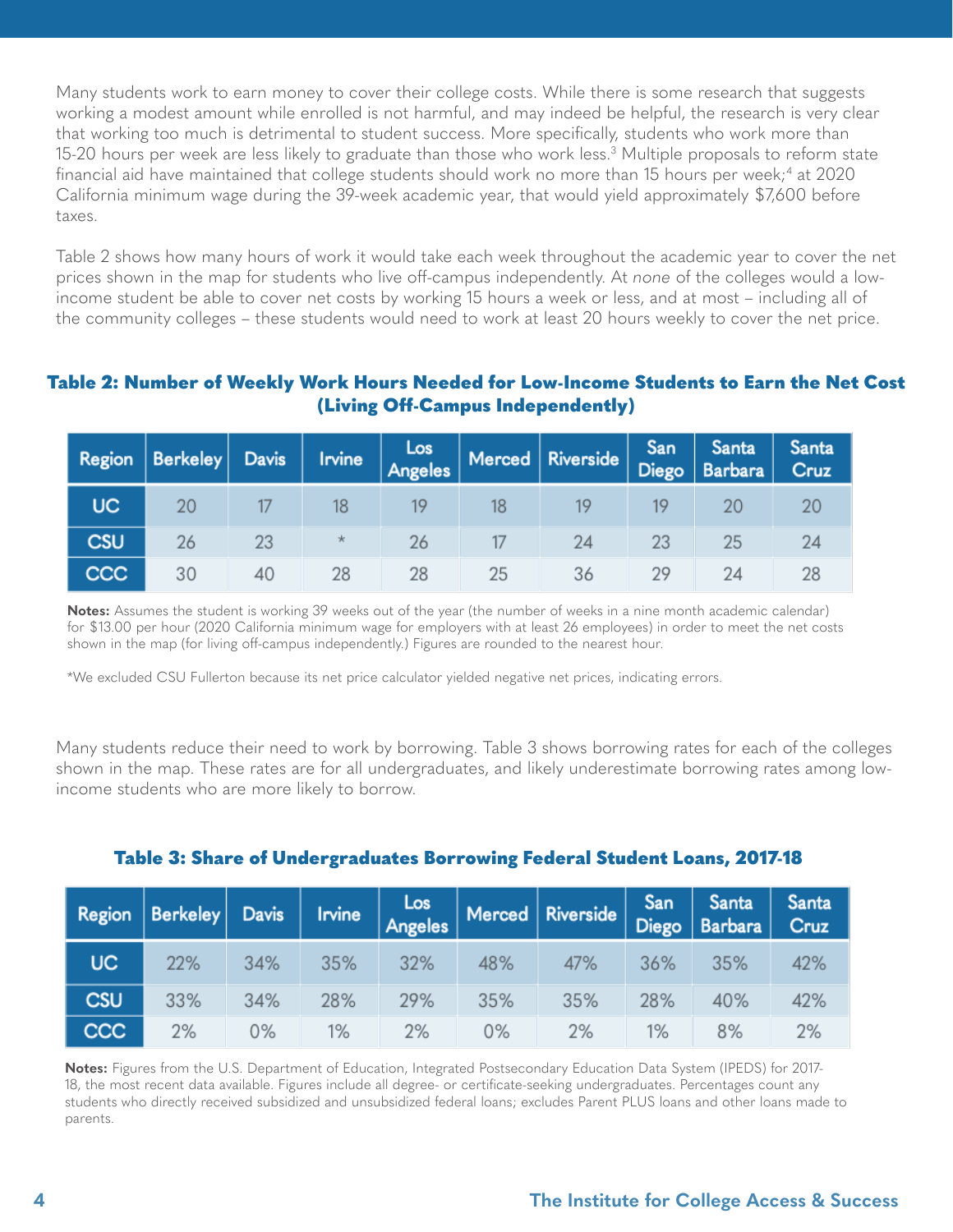<span id="page-4-0"></span>While the data in Table 3 illustrate averages across the colleges, as reported by the colleges to the U.S. Department of Education, demographic data on the student debt burdens of bachelor's degree recipients at both the UC and the CSU show that low-income graduates and graduates of color are more likely to borrow than their better resourced peers. While about half of both UC and CSU graduates have student loan debt, two-thirds of Black UC graduates and three-quarters of Black CSU graduates do<sup>[5](#page-9-0)</sup>. Similarly, two-thirds of the lowest income UC graduates incurred student debt, and nearly two-thirds of CSU graduates with debt had annual family incomes below \$27,000.

Students who are unable to cover their net price with a manageable amount of part-time work, and who are unable or choose not to borrow loans, may reduce the number of courses they enroll in to make more time to work, which can have a negative impact on their likelihood of graduating. Table 4 shows the share of undergraduate students that attend full time at each college. The data show that full-time enrollment rates are much lower at the CCC than at the CSU or UC. While many community college students choose to enroll part time, the fact that the CCC net prices are more than what a student could reasonably earn with part-time work, in addition to the fact that few CCC students borrow loans, indicates that full-time enrollment may not be a viable option.

|            |     |     | Region   Berkeley   Davis   Irvine $\begin{vmatrix} \text{Los} \\ \text{Angles} \end{vmatrix}$ Merced   Riverside |     |     |     |     | San Santa<br>Diego Barbara | <b>Santa</b><br>Cruz |  |
|------------|-----|-----|-------------------------------------------------------------------------------------------------------------------|-----|-----|-----|-----|----------------------------|----------------------|--|
| <b>UC</b>  | 96% | 98% | 98%                                                                                                               | 98% | 99% | 98% | 97% | 98%                        | 97%                  |  |
| <b>CSU</b> | 79% | 82% | 80%                                                                                                               | 86% | 85% | 90% | 90% | 84%                        | 90%                  |  |
| ccc        | 27% | 25% | 37%                                                                                                               | 38% | 43% | 29% | 17% | 43%                        | 35%                  |  |

#### Table 4: Share of Undergraduates Enrolled Full Time, Fall 2018

**Notes:** Figures from the U.S. Department of Education, College Navigator for Fall 2018, the most recent data available for all degree- or certificate-seeking undergraduates.

#### **Conclusion**

Low-income students at public colleges and universities in California have long been unable to afford college costs through their own resources, grants, and a moderate amount of work, and many struggle to cover basic needs like safe and reliable housing, and consistent and nutritious meals. While our analysis identified some relatively affordable options for students, particularly for students able to live with family, they are not widespread and living with family is not always an option.

College affordability challenges can present themselves in different ways. For UC undergraduates, who are required to attend college full time, borrowing may be a necessity. However, without equitable changes to financial aid policy, low-income students and students of color will continue to be disproportionately burdened by student loan debt. Affordability challenges can also present themselves in low rates of full-time enrollment, as seen at the CCCs, which hinders students' ability to persist, graduate, and transfer. Although attending college part time frees up more time to work (if employment opportunities are available), spending more time engaged with school – whether in classes or focusing on course material – increases students' ability to learn, pass their courses, and ultimately graduate.

Increased understanding of the affordability challenges impacting low-income college students and their success has led policymakers in recent years to support new investments in a reformed state Cal Grant program.[6](#page-9-0) However, the COVID-19-induced economic recession has forced policymakers to hit pause on these

#### **What College Costs for Low-Income Californians: 2020 5**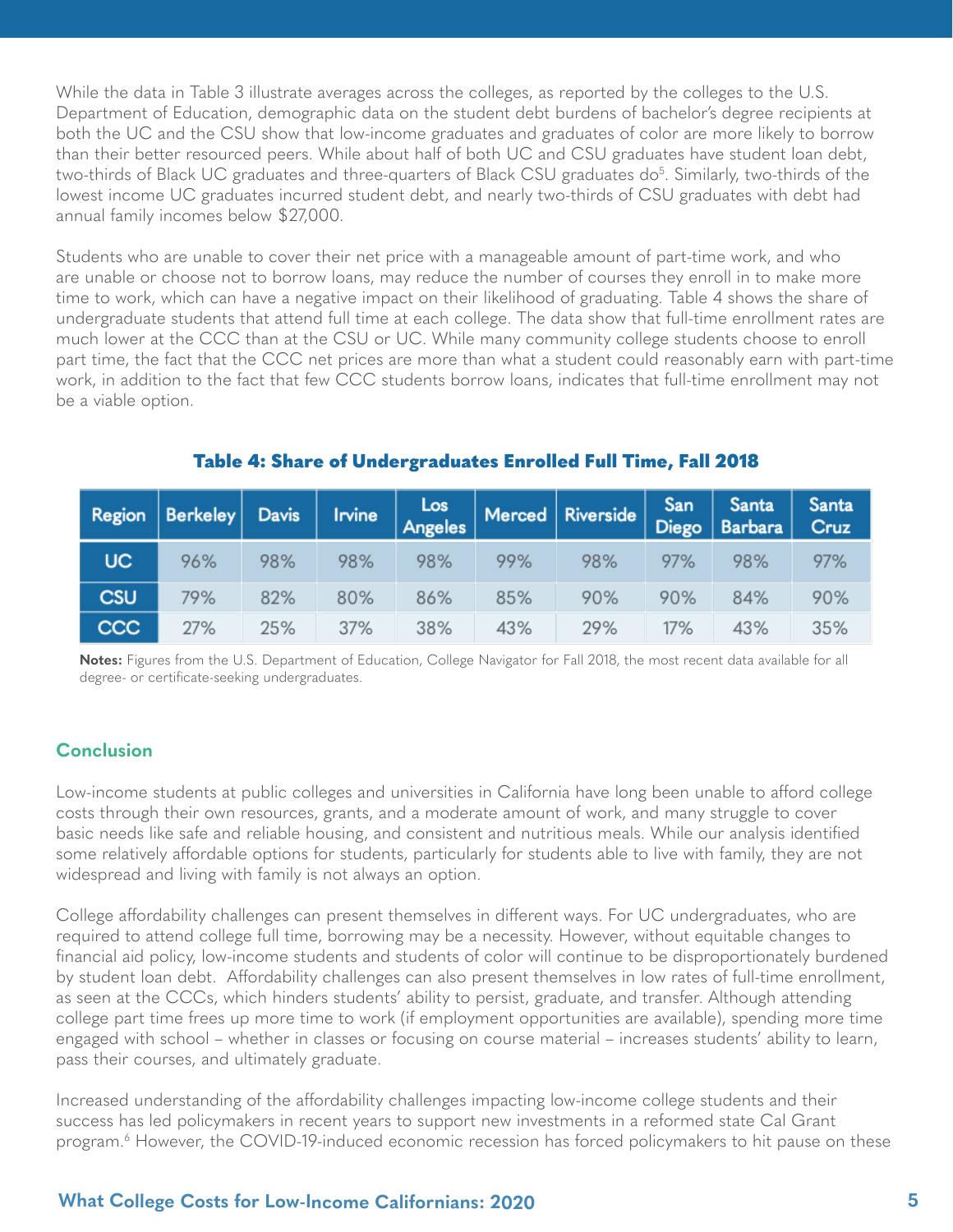<span id="page-5-0"></span>discussions at the same time that the pandemic is exacerbating students' financial struggles, with nearly half (44 percent) of students reporting in a recent survey they will need more financial aid in the fall.[7](#page-9-0) While scaled new investments may not resume until the economic climate improves, there are steps that the state and colleges can take now to support low-income college student success:

- **Protect current investments**: Despite well known gaps in program coverage and calls for improvement, the state's investment in Cal Grants serves to promote access, affordability, and attainment. Policymakers' protection of this investment during the Great Recession shielded low- and middleincome students from tuition increases and helped California's college graduates continue to rely less on student debt than graduates from nearly all other states.<sup>8</sup>
- **Shore up aid for students most impacted by the crisis**: The onset of COVID-19 injected an unprecedented level of uncertainty into students' educational plans, including in ways that affect their ability to receive – or continue receiving – a Cal Grant. In March 2020, federal legislation was enacted that helps protect affected students' access to federal financial aid in targeted, low-cost ways.<sup>[9](#page-9-0)</sup> State policymakers should follow suit for state aid, including by waiving repayment of awards if recipients are forced to withdraw due to COVID-19 and extending the time period during which students can receive a Cal Grant, as two dozen organizations have called for.<sup>[10](#page-9-0)</sup>
- **• Support financial aid access**: The state can help more low-income students get the supports they need through investments in the financial aid offices that can connect students to need-based financial aid and other resources, including strengthened access to government benefits like CalFRESH. Targeted investments to enable more low-income Californians to get a Cal Grant, and ensure that the amount is sufficient to cover a greater share of non-tuition costs, will also help alleviate basic needs insecurity faced by many students across the state.<sup>11</sup>
- **• Consider institutional financial aid**: Colleges should also continue to analyze college costs to understand where affordability challenges may be particularly pronounced and whether there are steps the schools themselves can take. For example, faced with evidence that student debt burdens were disproportionately held by underrepresented students, the UC Regents are now considering changes to systemwide financial aid policy to address higher rates of student loan reliance among Black and Latino students than non-underrepresented students.

California's low-income students, including the majority of underrepresented students of color, have long struggled under the weight of college affordability challenges that impact their ability to successfully reach their higher education goals. The COVID-19 pandemic, and its attendant recession, have only compounded these challenges and risks, exacerbating already severe and persisting racial and socioeconomic equity gaps.

The state's recovery depends on the availability of equitable, affordable higher education opportunity. California's public colleges and universities will help position Californians and the state itself to rebuild and recover from the COVID-19 recession. Protecting students' access to financial aid, and making targeted investments wherever possible, will help reduce the burden of student loan debt and excessive work hours on low-income and underrepresented students, enabling them to take more classes, focus on their studies, and graduate on time—changes that are crucial to a truly equitable and economically thriving society.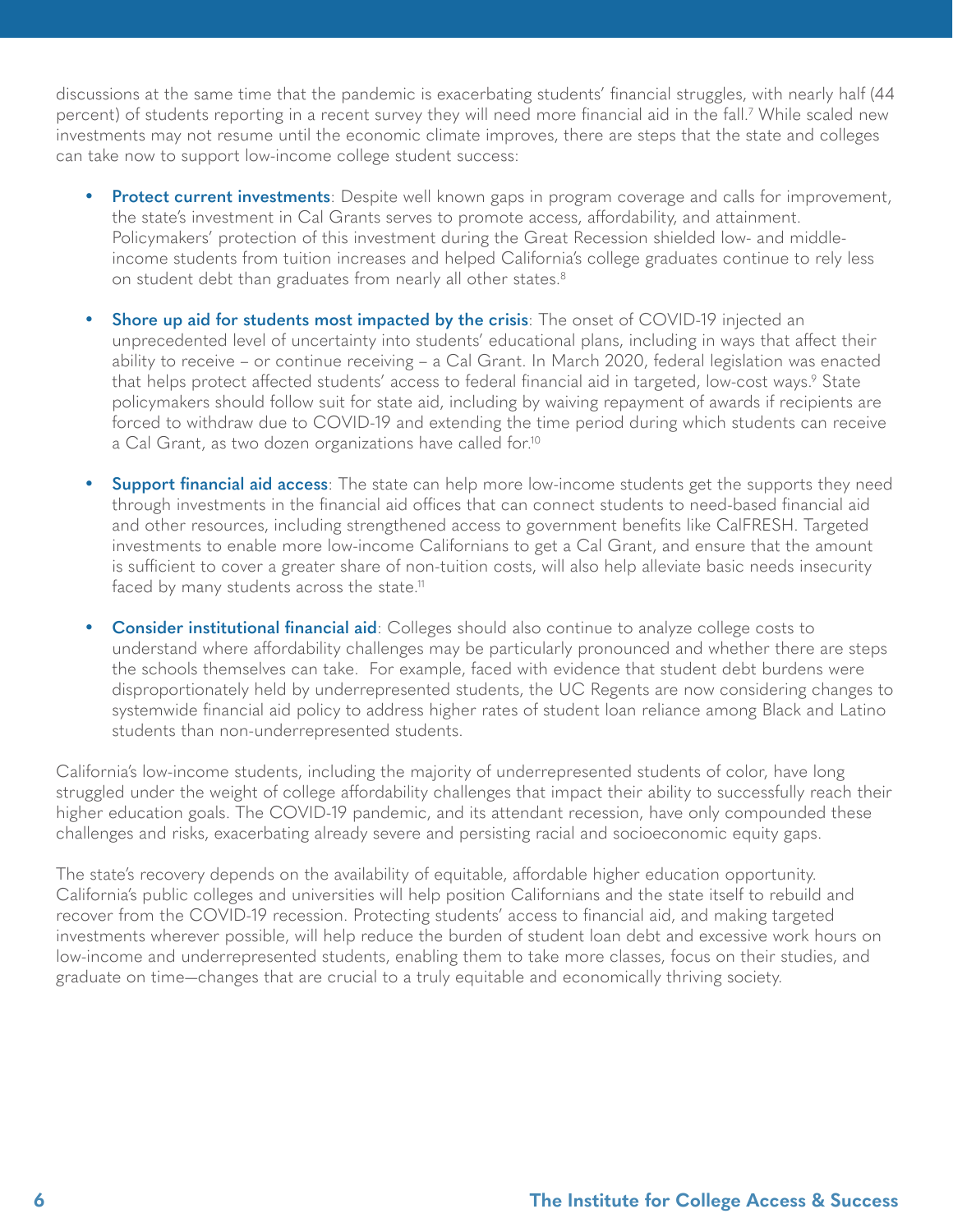## **Acknowledgments**

The Institute for College Access & Success (TICAS) is a trusted source of research, design, and advocacy for student-centered public policies that promote affordability, accountability, and equity in higher education. To learn more about TICAS, visit [ticas.org](http://ticas.org) and follow us on Twitter at [@TICAS\\_org.](https://twitter.com/TICAS_org)

This report was written by Laura Szabo-Kubitz and Ana Fung. Debbie Cochrane and Oliver Schak made significant contributions.

We are grateful to our foundation partners and individual donors for making TICAS' work possible, including the College Futures Foundation, the Bill & Melinda Gates Foundation, and the Gilbert Foundation which provided support for this work. The views expressed in this paper are solely those of TICAS and do not necessarily reflect the views of our funders.

This report can be reproduced, with attribution, within the terms of this Creative Commons license: [creativecommons.org/licenses/by-nc-nd/3.0/](http://creativecommons.org/licenses/by-nc-nd/3.0/).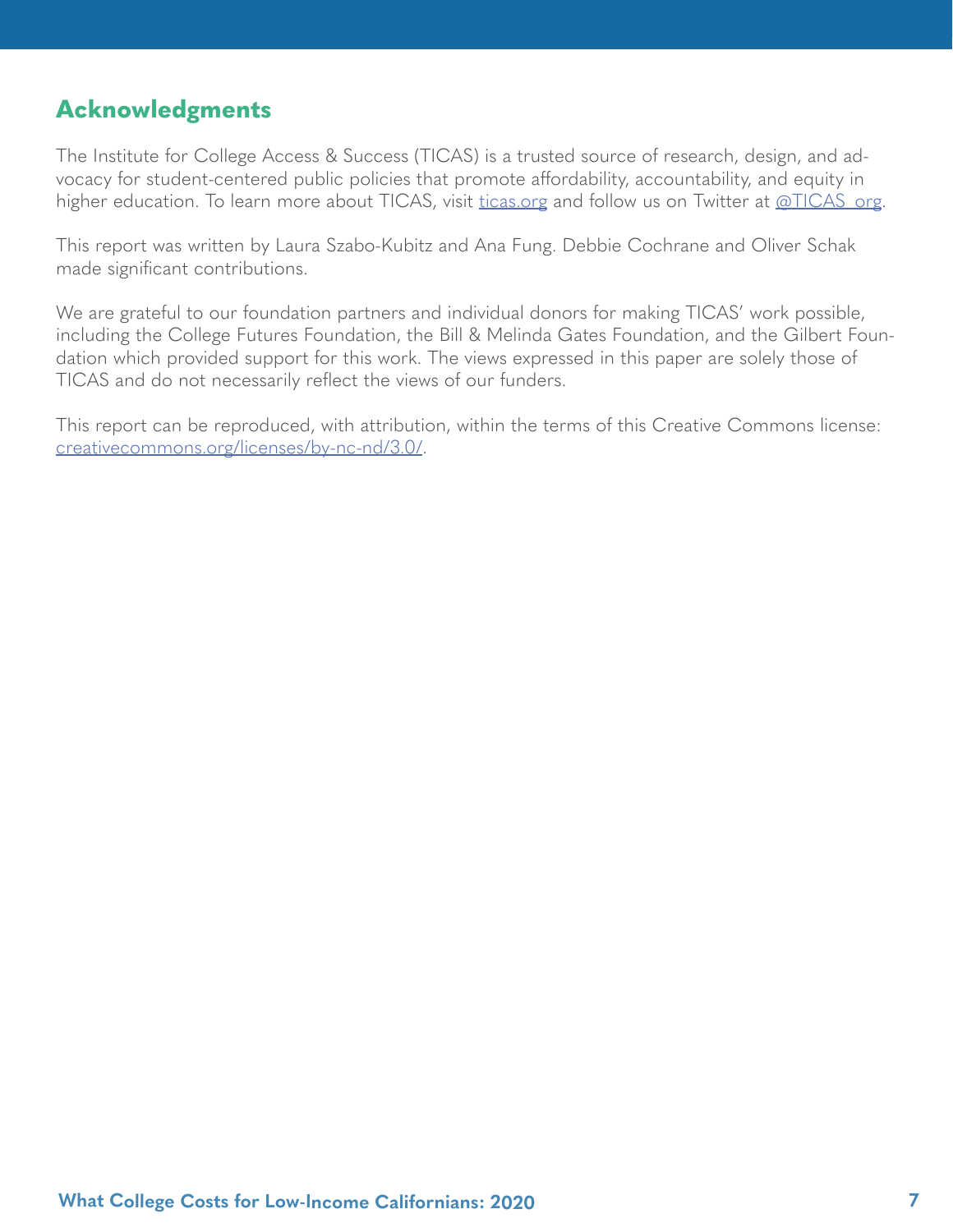#### <span id="page-7-0"></span>**Appendix A: Net Prices and Work Hours Needed to Cover Them by Region and Living Arrangement**

|            |                                                                       | <b>Berkeley</b> |                      | <b>Davis</b> |                      | <b>Irvine</b>       |                      | <b>Los Angeles</b><br>Merced |                      | Riverside           |                      | San Diego |                                | Santa Barbara |                      | Santa Cruz |                      |                      |                      |
|------------|-----------------------------------------------------------------------|-----------------|----------------------|--------------|----------------------|---------------------|----------------------|------------------------------|----------------------|---------------------|----------------------|-----------|--------------------------------|---------------|----------------------|------------|----------------------|----------------------|----------------------|
|            |                                                                       | Net Price       | Work Hours<br>Needed | Net Price    | Work Hours<br>Needed | Net Price           | Work Hours<br>Needed | Net Price                    | Work Hours<br>Needed | Net Price           | Work Hours<br>Needed | Net Price | Work Hours Net Price<br>Needed |               | Work Hours<br>Needed | Net Price  | Work Hours<br>Needed | Net Price            | Work Hours<br>Needed |
| <b>UC</b>  | On campus<br>Off-campus with<br>family<br>Off-campus<br>independently | \$10,000        | 20                   | \$8,700      | 17                   | \$8,400-<br>\$9,400 | 18                   | \$9,600                      | 19                   | \$8,500-<br>\$9,500 | 18                   | \$9,600   | -19                            | \$9,800       | 19                   | \$10,000   | 20                   | \$8,400.<br>\$11,400 | 20                   |
| <b>CSU</b> | On campus                                                             | \$12,500        | 25                   | \$12,100     | 24                   |                     |                      |                              | 23                   | \$6,900             | 14                   | \$10,900  | 22                             | \$13,600      | 27                   | \$15,300   | 30                   | \$10,000             | 20                   |
|            | Off-campus with<br>family                                             | \$4,900         | 10 <sup>10</sup>     | \$4,800      | 9                    | $\pm$               | \$4,700              | 9                            | \$4,300              | 8                   | \$4,100              | 8         | \$7,500                        | 15            | \$4,500              | 9          | \$12,600             | 25                   |                      |
|            | Off-campus<br>independently                                           | \$13,100        | 26                   | \$11,400     | 23                   |                     |                      | \$13,100                     | 26                   | \$8,700             | 17                   | \$12,100  | 24                             | \$11,800      | 23                   | \$12,900   | 25                   | \$12,000             | 24                   |
| <b>CCC</b> | Off-campus with<br>family                                             | \$6,900         | 14                   | \$6,100      | 12                   | \$6,500             | 13                   | \$6,300                      | 12                   | \$9,200             | 18                   | \$8,400   | 17                             | \$7,500       | 15                   | \$7,700    | 15                   | \$8,800              | 17                   |
|            | Off-campus<br>independently                                           | \$15,000        | 30                   | \$20,500     | 40                   | \$14,100            | 28                   | \$14,100                     | 28                   | \$12,500            | 25                   | \$18,300  | 36                             | \$14,800      | 29                   | \$12,100   | 24                   | \$14,300             | 28                   |

#### **Appendix B: Methodology**

Figures are from each school's Net Price Calculator (NPC) for a dependent student from a family of four (with one child in college) with parental income of \$15,000 and student income of \$0 (or family income under \$30,000 at the community colleges and CSUs), for each of the three federally recognized student housing options: on-campus (if an available option), off-campus independently, and off-campus with family. Among dependent students attending California public colleges with family incomes between \$0 and \$30,000, \$15,000 is the median parental income and \$0 is the median student income (from the U.S. Department of Education, National Postsecondary Student Aid Study, 2016; note that while encompassing a substantial sample size in California, data for this survey were not sampled to be representative at the state level). We selected \$30,000 or less for family income because it is the standard lowest income bracket used in federal education datasets.

that use federal data – significantly understate costs for students living at home.<sup>12</sup> To correct for this in our analysis, for NPCs that provided \$0 for room and board costs, we located each college's room and board estimate for students living with family and added those costs to the NPC outputs.

Many colleges use net price calculators that leverage available federal data, and federal data on college costs are incomplete for students who live with family. While students who live with family still incur some costs for food and housing, and colleges' cost estimates typically include these expenses, colleges are not able to report these costs to the U.S. Department of Education. As a result, federal cost data – including net price data and net price calculators

Notes: Calculations are based on the publicly available net price calculator (NPC) results for each school for the assumed low-income student profile (for more detail, please see Appendix B: Methodology). Whenever the NPC added the corresponding figure from the college's student budget website, when available, to the net price produced by the NPC. For Santa Monica College (SMC), since no student budget was available we used the standard bud the California Student Aid Commission (CSAC), since SMC had used CSAC cost data previously. Assumes the student is working 39 weeks out of the year (the number of weeks in a nine month academic calendar) for \$13.00 per hou costs shown. Figures are rounded to the nearest \$100 and nearest hour.

NPCs were accessed in June 2020; figures are rounded to the nearest \$100.

Each of the nine undergraduate-serving University of California (UC) campuses is paired with a local California State University (CSU) and the nearest California Community College (CCC) campus. The colleges in the nine regions numbered on the map are as follows:

1: UC Berkeley, CSU – East Bay, Berkeley City College 2: UC Davis, CSU – Sacramento, Woodland Community College 3: UC Irvine, CSU – Fullerton, Irvine Valley College 4: UC Los Angeles, CSU – Los Angeles, Santa Monica College 5: UC Merced, CSU – Stanislaus, Merced College 6: UC Riverside, CSU – San Bernardino, Riverside City College 7: UC San Diego, CSU – San Diego, San Diego Miramar College 8: UC Santa Barbara, CSU – Channel Islands, Santa Barbara City College 9: UC Santa Cruz, CSU – Monterey Bay, Cabrillo College

- 
- 
- 
- 
- 
- 
- 
- 
- 

\*We excluded the net prices produced by CSU Fullerton's net price calculator because it yielded negative net prices, indicating errors.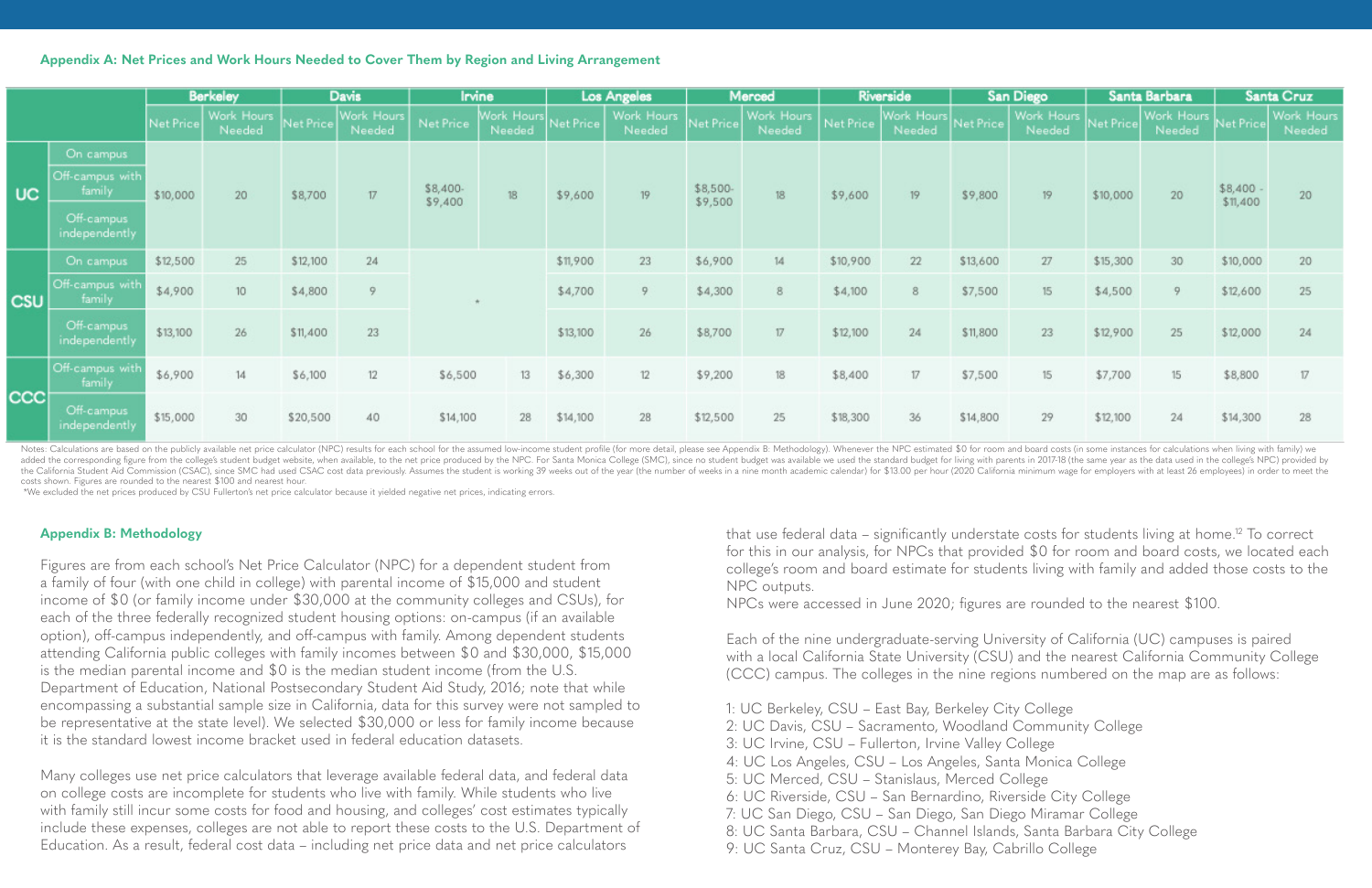

Net Prices for Students with Low-Income Profiles by Region and School Segment

Notes: Calculations are based on the publicly available net price calculator (NPC) results for each school for the assumed student profile (for more detail, please see Appendix B: Methodology). Whenever the NPC estimated \$0 for room and board costs (in some instances for calculations when living with family) we added the corresponding figure from the college's student budget website, when available, to the net price produced by the NPC. For Santa Monica College (SMC), since no student budget was available we used the standard budget for living with parents in 2017-18 (the same year as the data used in the college's NPC) provided by the California Student Aid Commission (CSAC), since SMC had used CSAC cost data previously. We excluded the net prices produced by CSU Fullerton's net price calculator because it yielded negative net prices, indicating errors. Note that there is only one data point for each UC because the net price is the same regardless of living arrangement.

Number of work hours needed to cover net prices assumes the student is working 39 weeks out of the year (the number of weeks in a nine month academic calendar) for \$13.00 per hour (2020 California minimum wage for employers with at least 26 employees) in order to meet the net prices shown. The dashed line indicating \$7,600 refers to the net price that is considered a reasonable student contribution of 15 hours per week at minimum wage for 39 weeks. Figures are rounded to the nearest \$100 and nearest hour.

An interactive version of this chart is available online at <https://ticas.org/net-prices-for-students-with-low-income-profiles-by-region-and-school-segment/>.